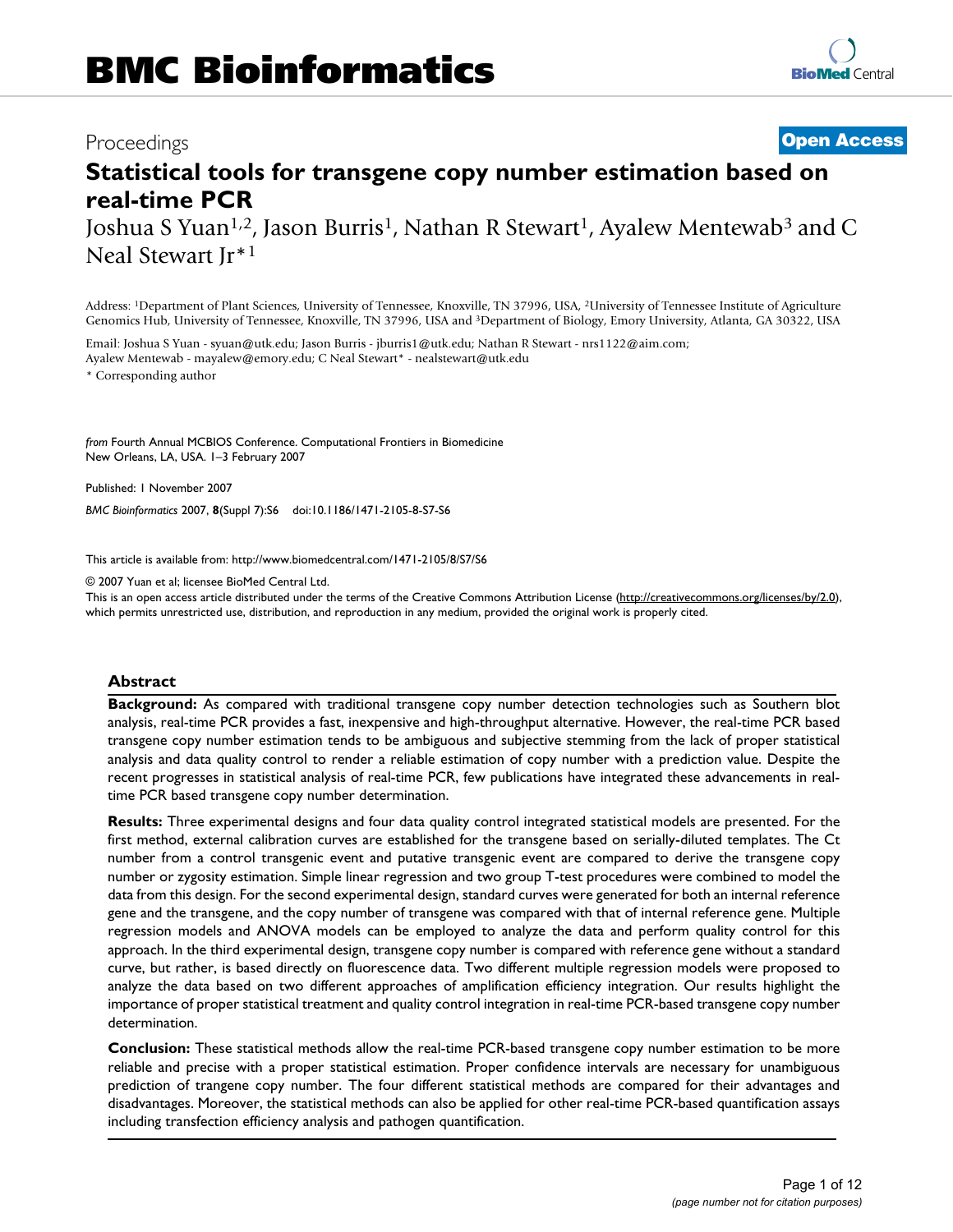#### **Introduction**

Transgenic organisms are produced by the introduction of exogenous DNA into the genome using techniques such as virus infection, transformation, injection, and particle bombardment [1]. Transgenic methods have emerged as a critical approach in biological and biomedical sciences with broad applications in gene function studies, biotechnology, and high throughput screening [1-3]. Transgene copy number is a key issue for transgenic studies since it is directly relevant to the effectiveness of transgenic event and data interpretation. Transgene copy number is defined as the number of exogenous DNA insert(s) in the genome. For example, if the exogenous DNA fragment inserts only once at a single locus of the genome, it is a single copy transgenic event. The copy number is closely relevant to another concept, zygosity. If a single exogenous DNA insert exists as two identical alleles on the homologous chromosomes in the organism, it is a homozygous transgenic line with one copy of transgene. If the single exogenous DNA insert exists in only one of the homologous chromosomes, it is a hemizygous (syn. heterozygous) transgenic line with one copy of transgene. Both transgene copy number and zygosity are important in the genetic analysis of gene function. Multiple transgene copies could lead to extremely high expression of the gene, and sometimes result in transgene silencing [4]. For insertional mutation studies where transposons are usually inserted into the endogenous gene to abolish the gene function, heterozygous transgene allele often leaves one functional copy of the gene, and homozygous transgene alleles is preferred for functional studies. For these reasons, transgene copy number and zygosity determination are usually an essential part of trasngene studies.

The conventional method for trangene copy number determination is Southern blot hybridization using two possible strategies. In the first strategy, restriction enzyme with only one restriction site in the transgene cassette will be chosen to digest the genomic DNA, and the digested DNA will be used for Southern blot hybridization with probes specific to transgene. If southern blot hybridization renders only one band, the transgene copy number should be one [5,6]. In the second approach, equal amount of genomic DNA from different transgenic lines will be digested with two restriction enzymes cutting regions flanking the transgene to render a fragment of an expected size, which is then hybridized with a transgenespecific probe. The resultant Southern hybridization signals are then normalized against those from serial dilutions of transgene and then compared to transgenic lines with known copy number to derive the copy number estimation [7]. Southern blot hybridization based transgene copy number determination is both costly, time consuming, and requires tens of microgram quantities of highquality DNA. A robust alternative to Southern blot analysis would be helpful for gene function analysis and large scale mutant library based on transgenic techniques requiring a high-throughput determination of transgene copy number.

Real-time PCR has emerged the method of choice for fast, affordable, and efficient estimation of copy number [6,8- 10]. Various platforms and efforts have been proposed to improve the accuracy of real-time PCR for this application using both the external standard curve based method and the ΔCt method involving an internal reference gene [8,11,12]. The details of several methods will be discussed in the result part, where statistical models were developed for these methods.

Despite the obvious advantages of real-time PCR, the accuracy and detection limit of real-time PCR based transgene determination has been controversial [10]. Mason et al. [10] found that only about 70% of the real-time PCRbased transgene copy determination results could be verified by Southern blot analysis. The copy number detection limit was also proposed to be 2 by previous research [5,6]. One limitation of previous research is the lack of thorough statistical analysis and proper models that specify copy number estimation for hypothesis testing. Explicit hypothesis testing has been seldom invoked for transgene copy number, and a predetermined and clear *P* value and confidence levels of estimation have not been specified; i.e. copy number =  $1; P < 0.05$ . Among all the parameters, confidence levels are especially important for real-time PCR based transgene copy number determination, since it defines the precision and sensitivity of the assay. In case that confidence interval spans two integers, say, 1 and 2, it will be difficult to determine the actual copy number. Because of the limitations on statistical procedures, the results of analysis are often ambiguous and without clear confidence intervals. Moreover, robust quality control associated with real-time PCR analysis is also seldomly presented and has even been discouraged [13].

Recent advances in real-time PCR statistical analysis have provided an opportunity for improving real-time PCRbased transgene copy number estimation with rigorous quality control and robust hypothesis testing. In fact, one of the most prominent factors that are ignored in realtime PCR-based transgene copy number determination is amplification efficiency, for which a significant deviation from 100% can drastically alter copy number estimation. Amplification efficiency is therefore one aspect of quality control that must be addressed by statistical models [14,15]. Overall, the statistical models with a specified test for transgene copy number and integrated quality control for amplification efficiency will provide a badly needed solution toward well-defined transgene copy number estimation with confidence intervals and a probability value.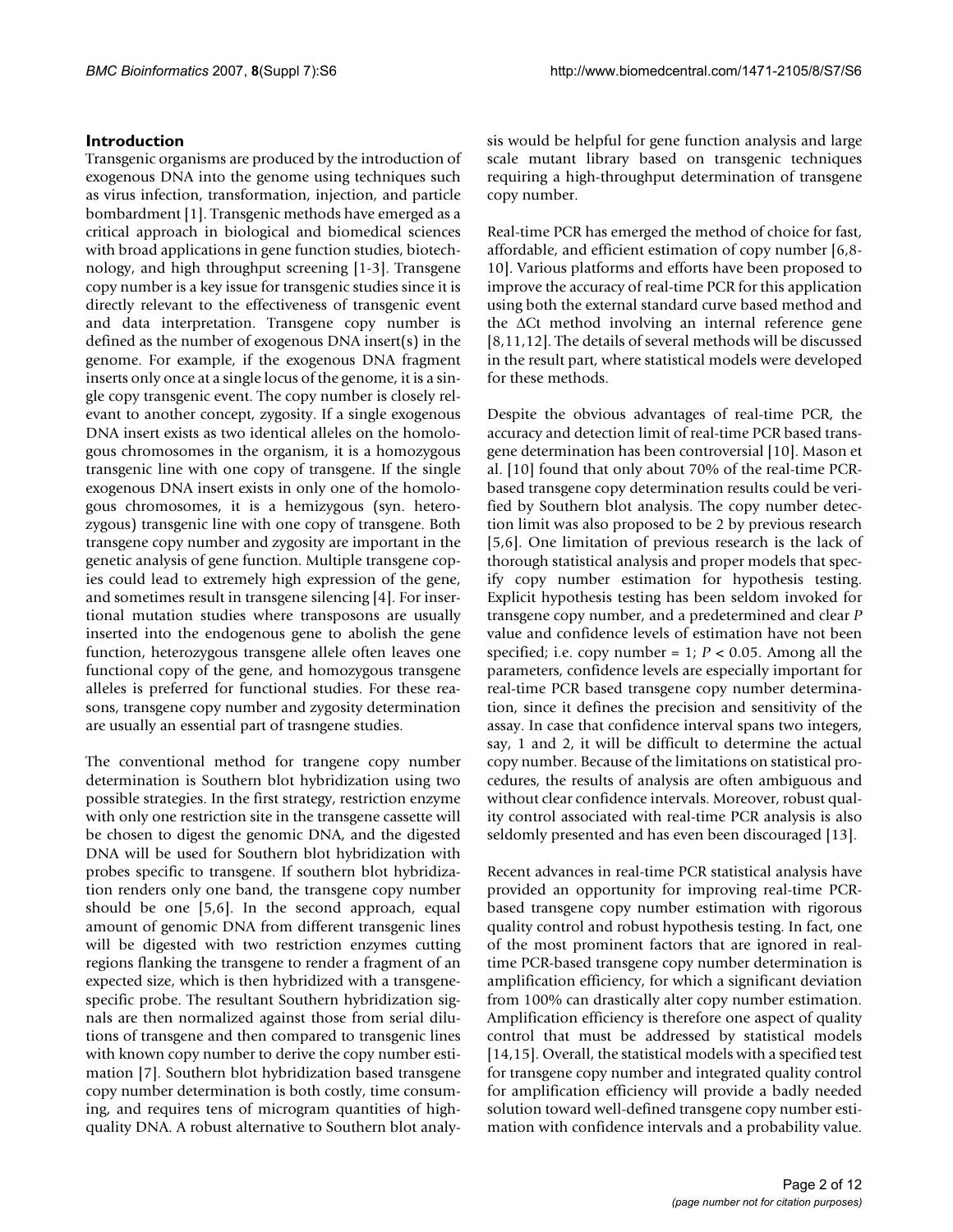In this paper, we present several statistical models for the estimation and hypothesis testing of transgene copy number based on external standard curve or internal reference gene methods. For external standard curve methods, the Ct numbers for transgenic and control plant samples are fit into a simple linear regression model to estimate the copy number difference between the transgenic sample and a sample of known transgene copy number. For the internal reference gene-based method with a standard curve, we have developed a multiple regression/ANOVA model to estimate transgene copy number or zygosity based on the copy number of an endogenous reference gene, which is normally 2. We also present two additional models for real-time PCR-based transgene copy number determination using fluorescence data. For all of the models, the data quality control issues are discussed and integrated into the statistical models. Overall, the paper presents a set of quality control integrated statistical methods for transgene copy estimation, which allows a more precise and accurate estimation of transgene copy number with real-time PCR.

#### **Results**

Both homozygous and hemizygous progenies for two transgenic lines were analyzed for transgene copy numbers. The schema of these analyses can be found in Figure 1. Statistical methods are developed for transgene copy number determination with external standard curve experimental design and internal standard curve experimental design, respectively. For internal standard curve data, models were developed for analyzing both Ct value and fluorescence data.

#### *Statistical methods for external standard curve experimental design*

The external standard curve design estimates the transgene copy number by comparison between a test sample and a control sample based on an external standard curve (Figure 2B). The standard curve based on simple linear regression can be first generated with logarithm-2 transformed initial DNA input as dependent variable and the Ct number as independent variable (Figure 2A). The simple linear regression can be used to estimate the amplification efficiency for quality control purpose as reported by Yuan et al [14,15]. Then, Ct numbers from control samples and transgenic testing samples were used to fit into the linear regression to derive the estimation of logarithm-2 transformed DNA amount for the transgene. Based on the estimated logarithm transformed DNA amount, a two group T-test can be carried out to generate the point estimation and confidence intervals for the ratio of DNA amount between the control sample and testing sample. Considering that the input genomic DNA is the same, the two group mean difference indicates the logarithm-2 transformed ratio of transgene copy number between control and testing transgenic samples.

A SAS program (Additional File 1) has been developed for analyzing a sample dataset (Additional File 2). The highlight of the program is as follows. The Procedure Regression in SAS was first executed to model Ct number against logarithm transformed input DNA concentration. The test statement for Ct's equivalence to -1 helps to estimate if the slope of the simple linear regression is -1 for data quality control purpose. As described by Yuan et al. 2007 [14], since logarithm-2 transformed initial DNA input is in reverse proportion to the Ct number, the slope of the simple linear regression is the negative amplification efficiency. In other words, if the slope equals to -1, the amplification efficiency is 100%. According to the test results, the amplification efficiency is not significantly different from 100% as shown by the *P* value of 0.62, and we can then proceed to analyze ratio of transgene copy number between the test sample and the control sample. In fact, since logarithm transformed DNA amount will be derived from the standard curve, which has already taken into the consideration of efficiency, the amplification efficiency testing is recommended but not necessary for the external standard curve design.

The output dataset from the regression procedure will contain the predicted logarithm transformed DNA amount for both control and test sample. The dataset is then cleaned up to include only control and test sample data. The predicted logarithm transformed DNA amount are then compared using a two-group student T-test with SAS Procedure Ttest. The output is as shown in Table 1 (Line 1 Heterozygous Method 1), and it should be noted that the mean difference estimation is control sample subtracting testing sample. The estimated values should be reversed, where the confidence interval covers -1, which is 0.5-fold as indicated by  $2^{-1}$ . Therefore, we determine that the transgenic sample transgene copy number is half of the control sample. In this case the control sample is from a homozygous plant with a single copy insert, and we are testing the transgenic sample for zygosity. Thus, we determine that the test sample is from a heterozygous plant with one transgene copy.

Overall, simple linear regression combined with a twogroup T-test can be used to model real-time PCR data for transgene copy number determination based on external control curve. The similar strategy can also be used for broad applications of absolute quantification, transfection efficiency assay and other applications.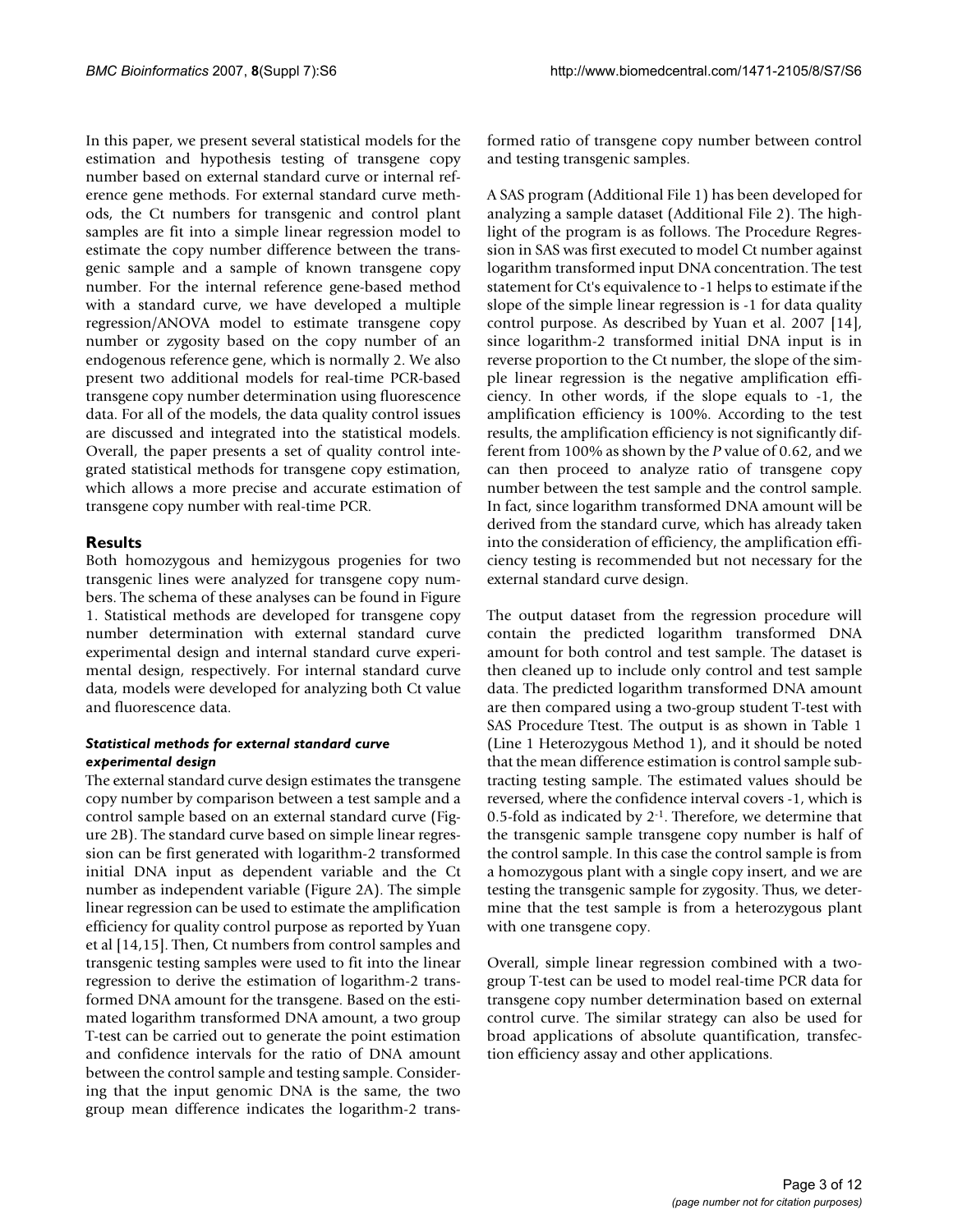

#### Representative real-time PCR results for transgene copy number quantification **Figure 1**

Representative real-time PCR results for transgene copy number quantification. A, The amplification plot for external standard curve method, where both serial diluted external control samples and transgene sample amplification curves are shown. B. The amplification plot for internal reference gene method, where transgene copy number equals to that of reference gene as shown by the overlapped amplification curves. C, The amplification plot for internal reference gene method, where transgene copy number does not equal to that of reference gene as shown by the separated amplification curves. D. The amplification plot for internal reference gene method, where non-transformants were tested as shown by the extremely large Ct numbers for transgene.

#### *Statistical methods for internal reference gene design with standard curve*

The external standard curve-based transgene copy number estimation is one of the earliest proposed strategies. However, the strategy has two major limitations. First of all, it requires an external control sample with known transgene copy number; second, the strategy heavily depends on the accuracy of DNA measurement, since both samples will need to have exact amount of input DNA. These oftenpractical limitations have inspired researchers to adopt the internal reference gene-based method for transgene copy number determination. The approach involves an internal reference gene with known copy number, and compares the transgene copy number with the internal reference gene to estimate the copy number of transgene [6,16]. The advantage of this approach is that it does not rely on the accuracy of DNA measurements and does not require a control plant sample with known copy number. However, the successful application of the method is contingent on data quality control; e.g., amplification efficiencies. This method has been used with various success and failure. Some researchers found an almost 90% of correlation between Southern blot and real-time PCR transgene copy number estimation, whilst others observed less than 50% accuracy [6,8,16]. This inconsistency highlights the more rigorous data quality control requirements for the method, especially in terms of amplification efficiency, since no DNA amount was calculated in this design and the quantification is based on ΔCt. The amplification efficiency consideration is acutely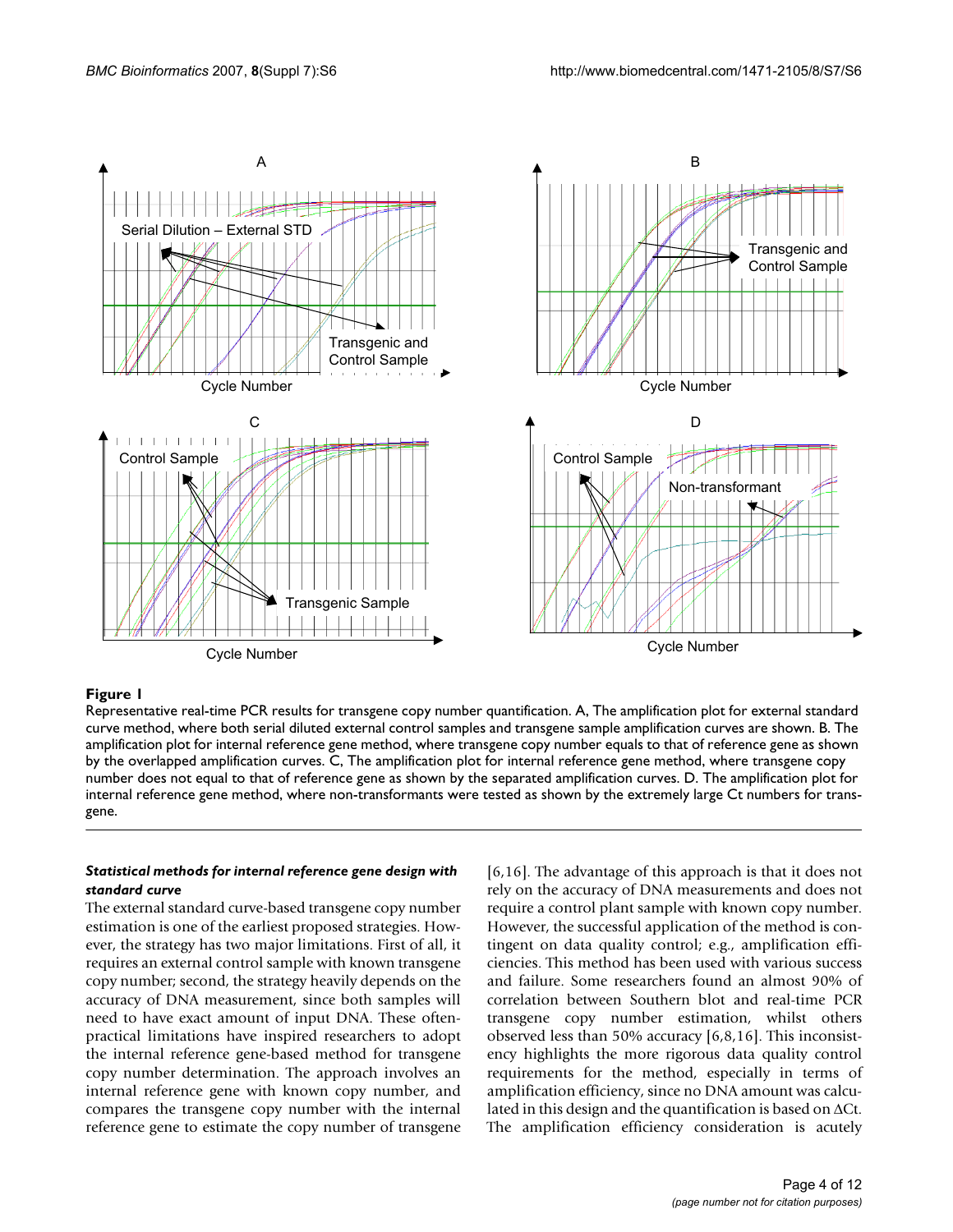



#### Statistical model for transgene copy number dete **Figure 2** rmination with external standard curve method

Statistical model for transgene copy number determination with external standard curve method. A. The simple linear regression model with LDNA (logarithm transformed input DNA amount) as dependent variable, and Ct number as independent variable. The external standard curve can be used for calculating input DNA amount from transgenic and control samples. The regression slope can be used for data quality control to estimate amplification efficiency. B. The linear regression as shown by plot of logarithm 2 based transformation of initial DNA input against Ct number.

important for between-gene standardization. For the internal reference gene design, the amplification efficiency for both the reference gene and transgene should be equal. Moreover, the amplification efficiency for both genes should be not significantly different than 100%. If these prerequisites cannot be met, more complicated amplification efficiency adjusted models should be applied as described by Yuan et al. [14,15]. Standard curve design is therefore recommended to be included in the experimental design for amplification efficiency calculation and the data quality control.

A two-way ANOVA model or multiple regression model (Figure 3A) will be able to derive the estimation of transgene copy number based on the internal reference gene. The model can also be considered as an ANCOVA model if the gene category variable is considered as covariate. However, ANCOVA model usually strictly requires equal amplification efficiency (equal slope for regression) between the samples, whereas ANOVA and multiple regression model are more flexible. A regression view of the model can be seen from Figure 3B, where the slope for each gene can be used estimate the amplification effi-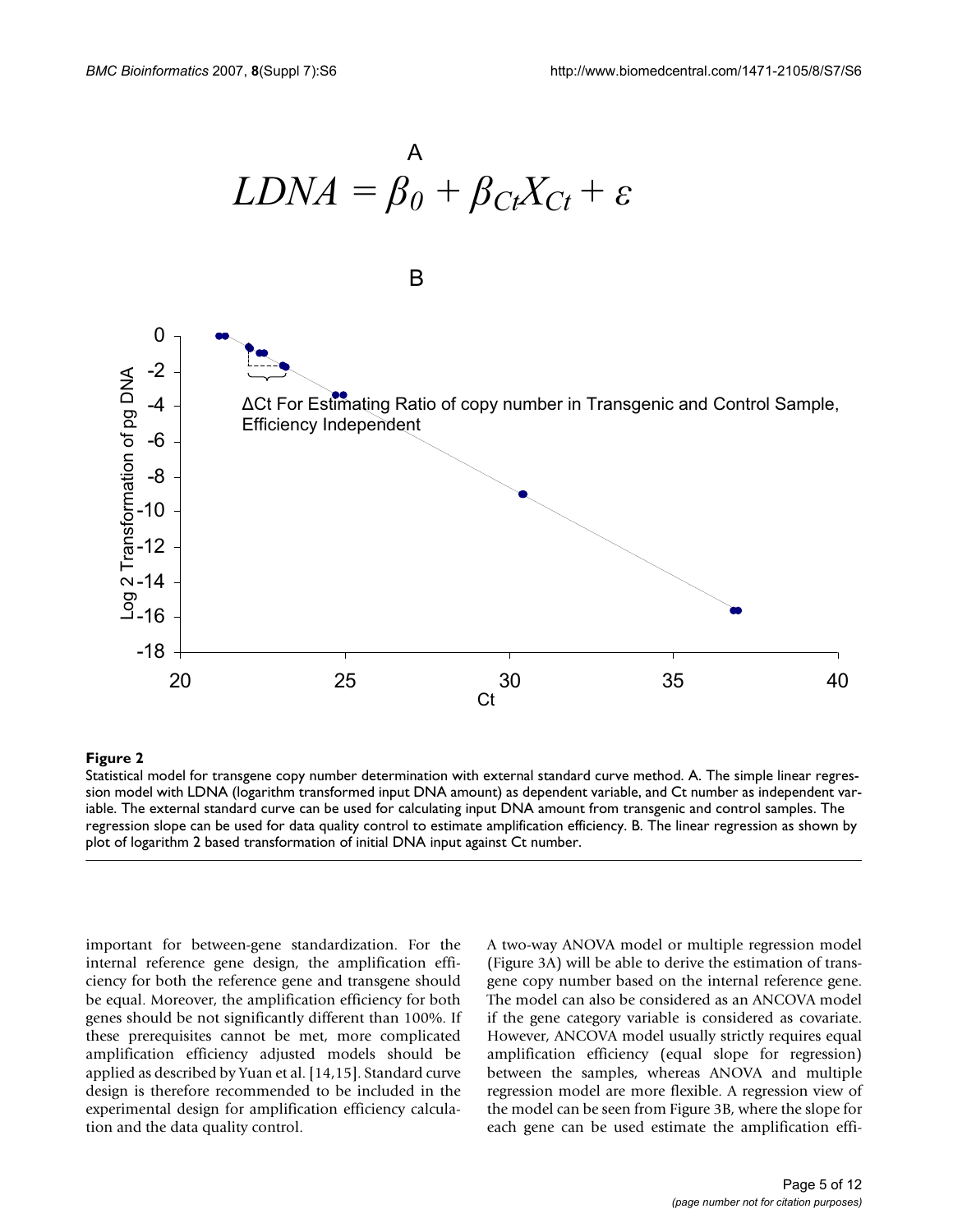| Line           | Zygosity    | Method       | LgRt(T/C) | Copy Num | Confidence Interval | <b>Efficiency Adjust</b> | Pred Copy | Exp Copy |
|----------------|-------------|--------------|-----------|----------|---------------------|--------------------------|-----------|----------|
|                | Hemi-zygous |              | $-1.05$   | 0.49     | (0.42, 0.56)        | N/A                      | 0.5       | 0.5      |
|                |             | 2            | $-1.07$   | 0.48     | (0.33, 0.68)        | No                       | 0.5       | 0.5      |
|                |             | 3            | $-0.93$   | 0.53     | (0.32, 0.42)        | Yes (0.93)               | 0.5       | 0.5      |
|                |             | 4            | $-1.00$   | 0.5      | (0.12, 2.23)        | N/A                      | N/A       | 0.5      |
|                | Homo-zygous |              | $-0.10$   | 0.93     | (0.79, 1.09)        | N/A                      |           |          |
|                |             | $\mathbf{2}$ | $-0.06$   | 0.96     | (0.77, 1.19)        | No                       |           |          |
|                |             | 3            | 0.01      | 1.01     | (0.85, 1.21)        | No                       |           |          |
|                |             | 4            | $-0.80$   | 0.57     | (0.24, 1.38)        | N/A                      | N/A       |          |
| $\overline{2}$ | Hemi-zygous |              | $-1.10$   | 0.47     | (0.41, 0.52)        | N/A                      | 0.5       | 0.5      |
|                |             | 2            | $-1.18$   | 0.44     | (0.21, 0.95)        | No                       | 0.5       | 0.5      |
|                |             | 3            | $-1.25$   | 0.42     | (0.33, 0.52)        | No                       | 0.5       | 0.5      |
|                |             | 4            | 0.06      | 1.04     | (0.22, 4.99)        | N/A                      | N/A       |          |
|                | Homo-zygous |              | 0.19      | 1.14     | (0.93, 1.40)        | N/A                      |           |          |
|                |             | 2            | $-0.03$   | 0.98     | (0.81, 1.19)        | No                       |           |          |
|                |             | 3            | 0.18      | 1.13     | (0.88, 1.47)        | Yes (0.97)               |           |          |
|                |             | 4            | 0.09      | 1.06     | (0.31, 3.68)        | N/A                      | N/A       |          |

**Table 1: Transgene copy number determination by different methods.**

The transgene copy numbers for both homozygous and hemizygous progenies of two transgenic lines were analyzed with real-time PCR and different statistical methods. Method 1 is the external standard curve design, Method 2 is the internal reference gene design with standard curve, Methods 3 and 4 are the internal reference gene design with fluorescence data. In Method 3, the cycle number was used as dependent variable, and in Method 4, the logarithm-transformed fluorescence signal was used as the dependent variable. Column 4 shows the logarithm-2 transformed ratio between the test line and control line, or between the transgene and internal reference gene. Column 4 presents the direct outputs from SAS code. Column 5 indicates the numeric estimation of copy number. The confidence levels for logarithm 2 transformed ratios are converted into confidence interval for transgene copy number and presented in Column 6. Column 7 indicates whether efficiency adjustment was included or not. The predicted and actual copy numbers were presented in Column 8 and 9.

ciency. When amplification efficiencies are not significantly different from 100% for both genes, we can use linear combination of transgene Ct number and reference gene Ct number to derive the ratio of copy number between the transgene and reference gene. The null hypothesis is that transgene and reference gene have the same copy number, and the alternative hypothesis is that the transgene and reference gene copy numbers are different. The linear combination estimation of mean differences will render the ΔCt, indicating the logarithm 2 transformed copy number difference between transgene and reference gene. Since most of the reference genes are homozygous single copy, a -1 in linear combination will indicate the heterozygosity of transgenic sample. If the linear combination renders a 0, it indicates a homozyous transgenic sample with one copy of transgene. A linear combination results higher than 1 will indicate multiple copies.

A test dataset for the internal reference gene design and a SAS program for analyzing the dataset are included in Additional Files 3 and 4, respectively. In this case, we are testing the zygosity of a transgene in tobacco. A similar data quality control step is included to test if each gene's amplification efficiency is 100%. Then the logarithm-2 based ratio of transgene and reference gene copy number is derived from linear combination (Figure 3A). The results are summarized in Table 2 (Line 1 Heterozygous Method 2). The output for linear combination of the ΔCt equals to -1.07, which translates to 0.5 times of reference gene. It clearly indicates that the transgenic sample is heterozygous. Another important aspect of the result is the confidence interval, which is between -1.60 and -0.56 in this study. It translates into confidence intervals of transgene to reference gene ratio = 0.33 to 0.68. Since the transgene copy number should be multiple scales of 0.5 (0.5, 1, 1.5, etc.), the confidence interval covering 0.5 indicates that it is not significantly different from 0.5 with our *P* value cutoff of 0.05. Overall, the result indicates that the transgenic sample has one copy of transgene and it from a hemizygous plant. In addition to the above data, several other transgenic lines are analyzed and the results are presented and compared in Table 2.

#### *Statistical methods for internal reference gene design based on fluorescence data*

Besides the standard curve data, fluorescence output from real-time PCR experiment can also be modeled to derive the ratio of copy number between transgene and reference gene. Even though the accuracy of using fluorescence output to estimate the transgene copy number is still a controversial topic, some researchers would argue that analyzing amplification efficiency and gene quantification with fluorescence data can avoid the complexity of standard curve design [14].

There are two ways to model the fluorescence data for ΔΔCt method of gene expression analysis as shown by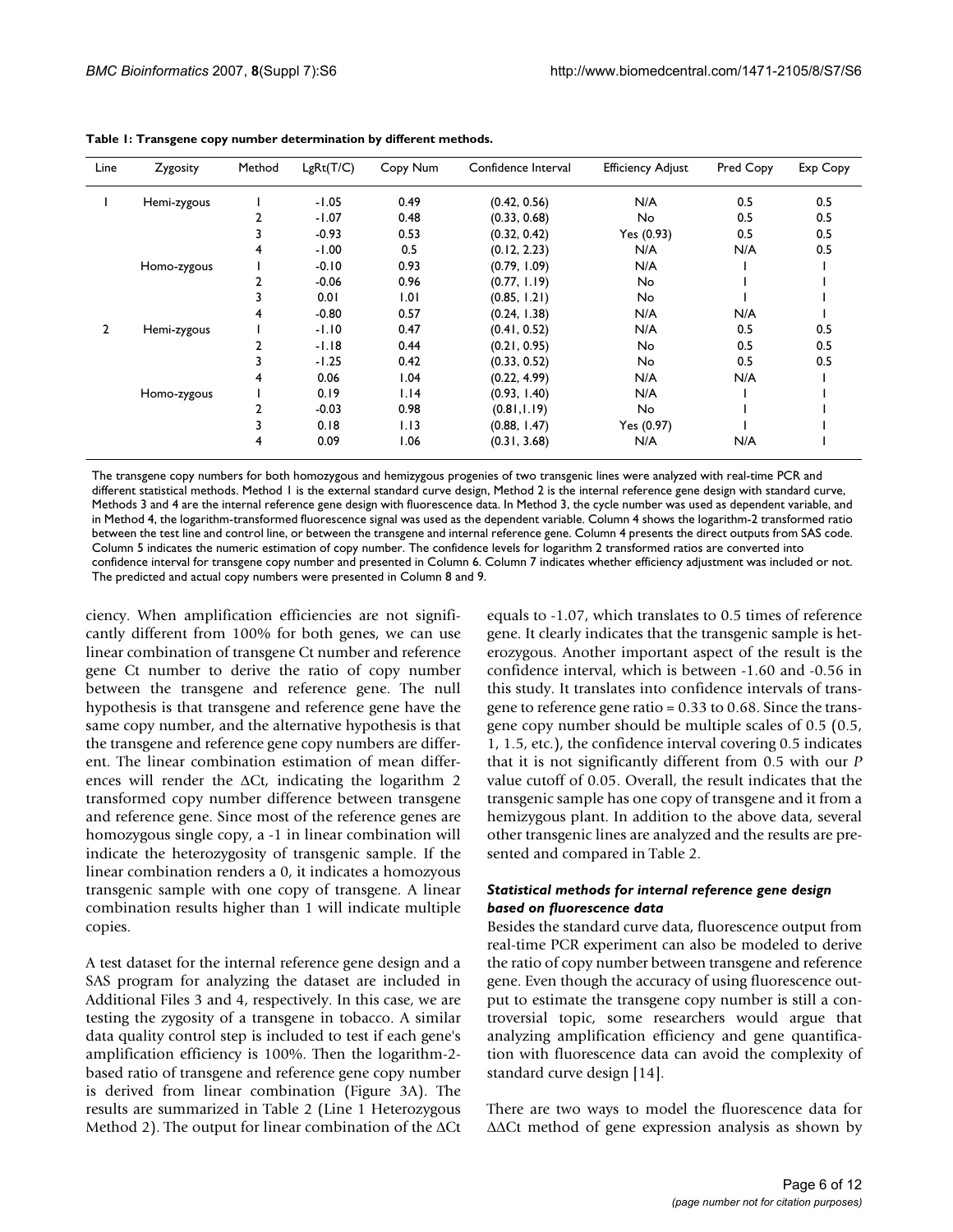

#### Statistical model for transgene copy number determination with **Figure 3** internal reference gene design based on standard curve

Statistical model for transgene copy number determination with internal reference gene design based on standard curve. A. Two-way ANOVA model with Ct number as dependent variable, and logarithm transformed concentration (logcon) and gene category (transgene or reference gene) as independent variables. The model can be used to derive ratio of copy number between transgene and reference gene and to test the equal amplification efficiency. B. The regression view of Ct plotted against logarithm 2 based transformation of relative concentration of genomic DNA template for both transgene and reference gene. Pink line is for transgene, and blue line is for control gene.

Yuan et al. [14]. Similarly, we can also model transgene copy number data using two different approaches as shown in Figure 4A and 4C. For the first model (Figure 4A), it is similar to the model used in previous part for the ΔCt data analysis. It has the same amplification efficiency prerequisites as the previous model. The amplification efficiency estimation and equivalence test can be performed as described by Yuan et al., 2007 [14]. The implementation of the model using SAS code is similar to that for the ΔCt data, and the test dataset and SAS program are included in Additional Files 5 and 6. The data in Additional File 5 can be derived from selecting the fluorescence signal from exponential phase of PCR with different methods [14]. The SAS program is similar to that described above, except that cycle number was used for modeling the logarithm 2-based transformed fluorescence data. No Ct number is necessary for the model. Moreover, we used 0.93, the pooled amplification efficiency, for the efficiency adjustment as described by Yuan et al. [14,15]. As shown in Table 2 (Line 1, Hemizygous,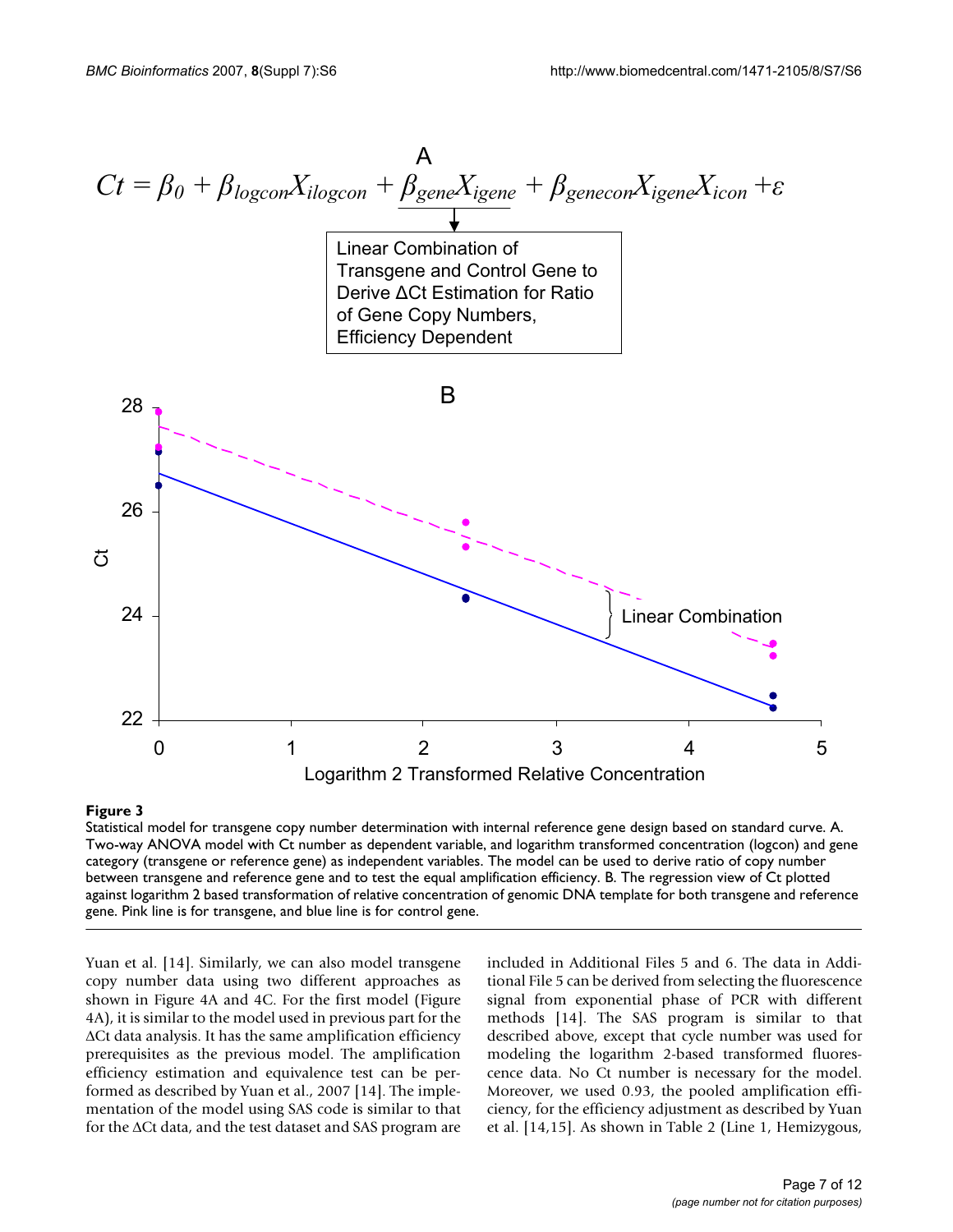| Gene Name | <b>Forward Primer</b>    | Reverse Primer              |
|-----------|--------------------------|-----------------------------|
| NtWBCI    | ATCTCACGTAGCCGGAGCA      | <b>TTTGTTCTGGTGGACGGGAT</b> |
| AtWBC19   | AAGAAACGCGGCGAACAC       | <b>GCCGTCTCTCTCCTCCAGAA</b> |
| AtWBC19   | TTAGCCAAACGGTACATGAAAAAC | CCAGTCACCATTACCGTAGCAA      |

**Table 2: The primer sequences for the real-time PCR experiments. The gene specific primer for tobacco (***Nicotiana tabacum***)** *NtWBC1*  **gene and** *Arabidopsis AtWBC19* **gene were designed as follows.**

Method 3), the output of the analysis clearly indicates that the sample is hemizygous as indicated previously.

An alternative model (Figure 3B) has been used for gene expression analysis in previous studies [14,17]. The model uses the linear combination of the intercept from a multiple regression model with logarithm transformed fluorescence data as the dependent variable, and cycle number and gene as the independent variables. The analysis assumes that intercept represents the original template amount and the linear combination can derive the ratio of copy number between the reference gene and transgene. The model will use the same fluorescence data as the previous model without the efficiency adjustment since amplification efficiency is already integrated into the model. Additional File 6 contains the SAS program that can analyze Additional File 5 for the model as shown in Figure 4B and 4C. The output of the analysis is shown in Table 2 for Line 1 Method 4 with a hemizygous plant, which has a similar point estimate, yet a larger error as compared to the other methods described here.

Overall, linear models can be used for modeling real-time PCR data for transgene copy number determination, which will lead to accurate estimation of copy numbers as well as precise estimation of errors and confidence levels. Robust data quality control can be integrated in the models to improve the accuracy of the analysis.

#### *Verification of transgene copy number by Southern blot and segregation experiments*

Single copy transgene numbers were determined using Southern blot analysis for both transgenic lines as previously described [7], line 1 and 2 corresponds to line 28 and 30 in our previous publication [7]. The zygosity was confirmed by genetic analysis of progeny based on kanamycin resistance, with a 3:1 ratio of segregation indicating the parent of this selfing plant was hemizygous. In fact, the segregation experiments also confirmed the transgene copy number was equal to one.

#### **Discussion**

#### *Importance of statistical models for real-time PCR-based transgene studies*

Previous studies estimated transgene copy number with real-time PCR based on the point estimation of ratio

between transgene and reference gene. However, appropriate statistical models are necessary to provide point estimation and confidence intervals for analyzing both transgene copy number as well as the error associated with the analysis. Moreover, robust data quality control needs be integrated in the statistical models to improve the accuracy of the estimation.

The interpretation of confidence interval is important. Considering zygosity, the transgene copy number should be multiple times of 0.5 as compared to reference gene. In other words, a hemizygous, one-copy transgene will be 0.5 times of the reference gene. A homozygous one copy transgene will be one (2 by 0.5) times the reference gene. A homozygous two copy transgene will be two (4 by 0.5) times of reference gene. The confidence intervals, therefore, can be interpreted as the confidence that a certain *P* value (normally 0.05) accurately determines whether a transgene number is significantly different from a predetermined test number, which should be multiple times of 0.5. For example, if the 95% confidence interval of a test result is between 0.25 and 0.75, then the testing result is that the transgene copy number is not significantly different from 0.5 at a *P* value of 0.05, which indicates the sample came from a hemizygous single copy transgenic plant.

From the results, we can observe congruent results between real-time PCR and the Southern blot analysis, which indicates the potential of real-time PCR to be an efficient and precise alternative for transgene copy number determination. Moreover, previous studies indicate that the real-time PCR based transgene copy number determination has a detection limit of 2 copies [5]. Statistical models provide the potential of increasing not only the detection limits but also precision of detection.

#### *Comparison of different statistical models*

From Table 2, we can see that all of the four statistical methods render similar point estimation for all four transgenic lines analyzed. However, the last model analyzing intercepts of fluorescence data renders a larger confidence interval and standard error, which leads to an ambiguous estimation of copy number. For all the three other methods, the copy number estimation is precise. The error overestimation for intercept-based analysis has been discussed previously by Yuan et al. [14]. It seems that the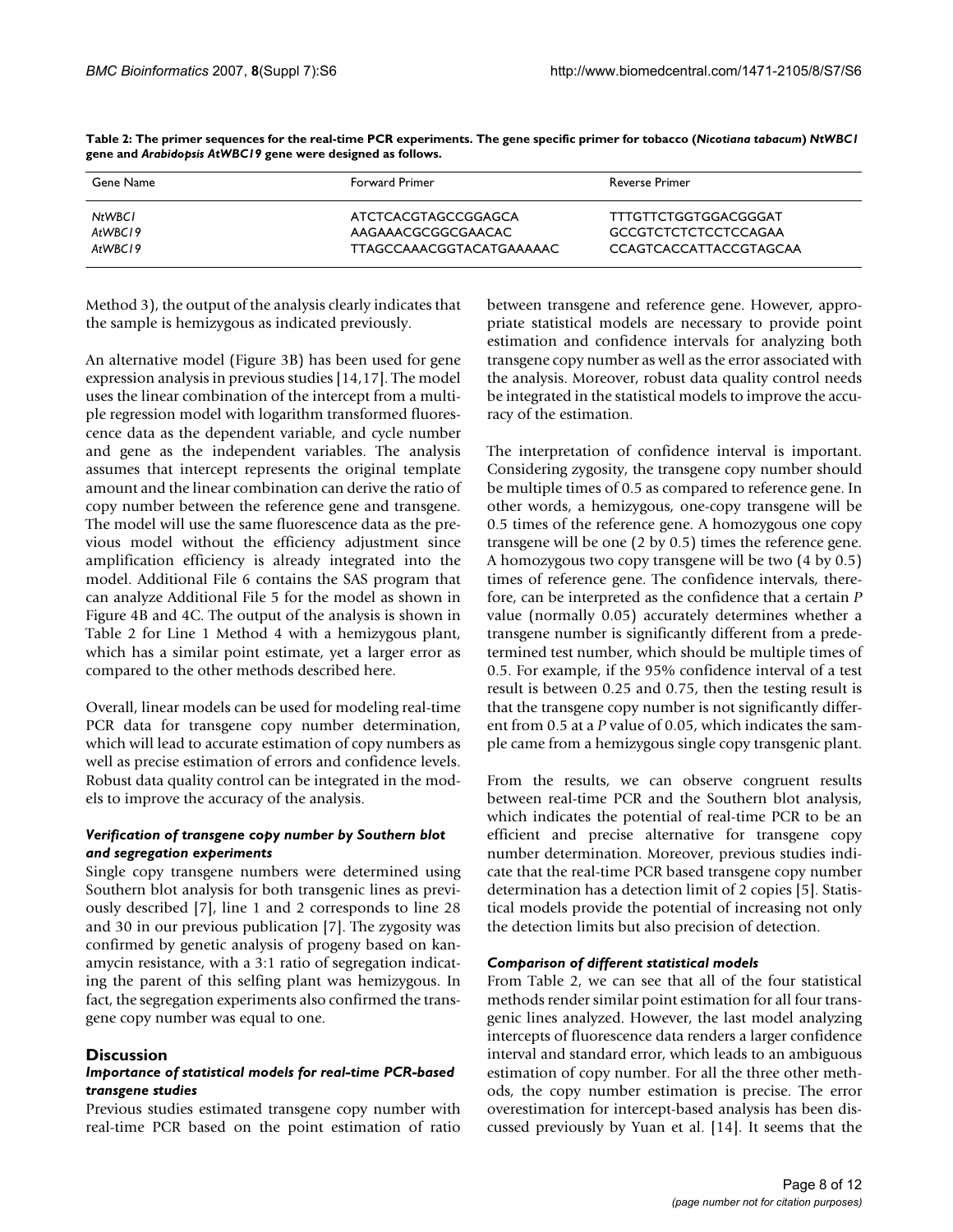

#### Statistical models for transgene copy nu **Figure 4** mber determination with internal reference gene design and fluorescence data

Statistical models for transgene copy number determination with internal reference gene design and fluorescence data. A. Two-way ANOVA model with cycle number (Cy) as dependent variable, logarithm transformed fluorescence signal (LogFl) and gene category (transgene or reference gene) as independent variables. The model can be used to derive the ratio of copy number between transgene and reference gene and to test the equal amplification efficiency. B. The regression plot of logarithm-2-based fluorescence signal strength against cycle number for both transgene and control gene. The pink line corresponds to the transgene, and blue to the control gene. C. The multiple regression model with logarithm transformed fluorescence (LogFl) as dependent variable, and cycle number (Cy) and gene category as independent variables. The model is efficiency integrated and can be used to derive the ratio of copy number between transgene and reference gene based on linear combination of intercept.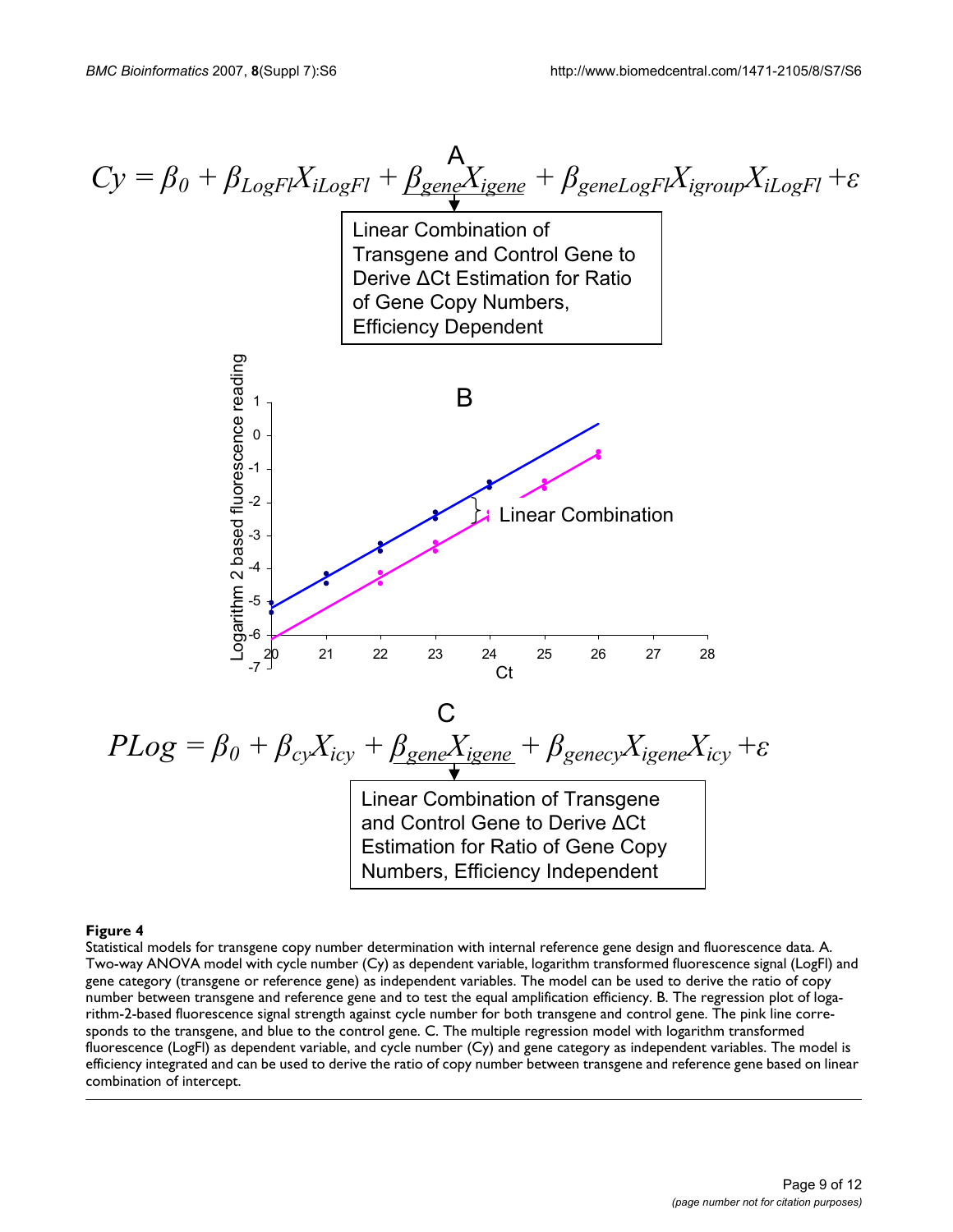other three methods are better choices than the interceptbased analysis. Moreover, as discussed previously, the internal reference gene-based method generally is better than the external standard curve method since it does not require equal amounts of input DNA between the control and transgenic samples. However, the internal reference gene methods require more robust data quality control, especially for amplification efficiency. The external standard curve method is efficiency independent since it calculates the DNA amount for ratio estimation.

#### *Data quality control*

Data quality control includes an amplification efficiency test and dissociation curve. It should be noted that equal amplification efficiency between the reference gene and transgene is a prerequisite for the internal reference gene design. Even though efficiency adjustment can be conducted for gene expression analysis, the practice of unbalanced linear combination-based adjustment for transgene copy number determination might introduce another source of experimental error [14]. The precise transgene copy number determination assumes the confidence interval to be smaller than 1 for an accurate estimation of transgene copy number. For example, a larger confidence interval of (0.4, 2.1) will lead to no conclusive estimation of copy number. It is therefore important to minimize the error introduced by either unequal amplification efficiency or low amplification efficiency. In the best scenario, all PCR reactions should have amplification efficiency equal to 100%. However, it is also acceptable that all of the reactions have equal amplification efficiency, but less than 100%. During the linear combination analysis of ratio of copy number, the amplification efficiency can be integrated into the statistical model. The standard curve method is therefore preferred since it can help to determine the amplification efficiency more precisely [14].

#### *Other applications of statistical models*

The proposed statistical models can be used for a variety of other real-time PCR based quantification analysis. The external standard curve method can be used for absolute quantification of real-time PCR data, which has been widely used for gene expression or gene copy number analysis. The other models can also be applied for transfection assay efficiency estimation, large transgenic library screening, or pathogen quantification.

#### **Methods**

#### *Plant growth, plant transformation, segregation experiments, DNA extraction, and Southern blot analysis*

Transgenic tobacco plants are described elsewhere [7]. Briefly, leaf disk transformation experiments were performed using *Agrobacterium tumefaciens* strain GV3850 and *Nicotiana tabacum* cv. Xanthi [1]. Transformants were selected using 50, 100, or 200 mg/l kanamycin monosulfate (Sigma-Aldrich, St. Louis, MO) and 200 mg/l timentin (GlaxoSmithKline, Bucks, UK) in triplicate. Transgenic tobacco plants  $(T_0)$  were then grown to obtain  $T_1$  seed. In order to generate homozygous plants, segregation experiments were carried out by growing  $T_1$  seeds on Murashige and Skoog (MSO) media containing 200 mg/l kanamycin [18]. Seeds were surface sterilized and placed onto MSO plates, and were observed for a 3:1 segregation, indicating hemizogosity. To obtain  $T<sub>2</sub>$  seed, six plants of each transgenic type were pulled from each plate and grown in the greenhouse. This generation was then placed on MSO containing 200 mg/l kanamycin to confirm homozygous plants.

Both Southern blot analysis and real-time PCR were carried out to confirm the gene copy number. Southern blot analysis was performed as described by Mentewab et al. [7]. Briefly, genomic DNA was extracted from the leaf tissue of T0 tobacco plants and 10 μg was digested with *Kpn*I and *Sac*I to obtain a 2.2 kb fragment found in transgenic events containing the coding region of the *Atwbc19* gene. Digested DNA was separated using a 0.7% (wt/vol) agarose gel and blotted onto Hybond-Ny (Amersham Biosciences, Buckinghamshire, UK). The *Atwbc19* fragment was obtained by digesting pNPT-ABC with *Kpn*I and *Sac*I, radiolabeled with [32P] using random primers and RadPrime DNA labeling technology according to manufacturer's instructions (Invitrogen, Carlsbad, CA). A Personal FX phosphoimager (BioRad, Hercules, CA) was used to capture the autoradiographic image.

#### *Real-time PCR experiments and primer design*

Genomic DNA was diluted into 20 ng/ul and three 1:5 serial dilutions were made. Duplicated real-time PCR experiments were performed for each dilution with an ABI 7000 Sequence Detection System (Applied Biosystems, Foster City, CA) and SUPER SYBR Mix (Applied Biosystems, Foster City, CA). The PCR primers were designed by PrimerExpress (Applied Biosystems, Foster City, CA), and the primer pairs are shown in Table 1. The real-time PCR experiments were conducted using a slightly modified manufacturer's protocol as outlined below. A two minute 50°C initial step was followed by a ten minute 95°C step to activate the Taq polymerase. The next 45 cycles were carried out with 25 seconds of 95°C followed by 80 seconds of 60°C. The experiments were analyzed with autobaseline and manual threshold chosen from the exponential phase of the PCR amplification. After the data analysis, the Ct number and DeltaRn were exported for statistical analyses.

In order to generate the external standard curve for transgene copy determination, PCR products were generated with the same primer pairs from genomic DNA and puri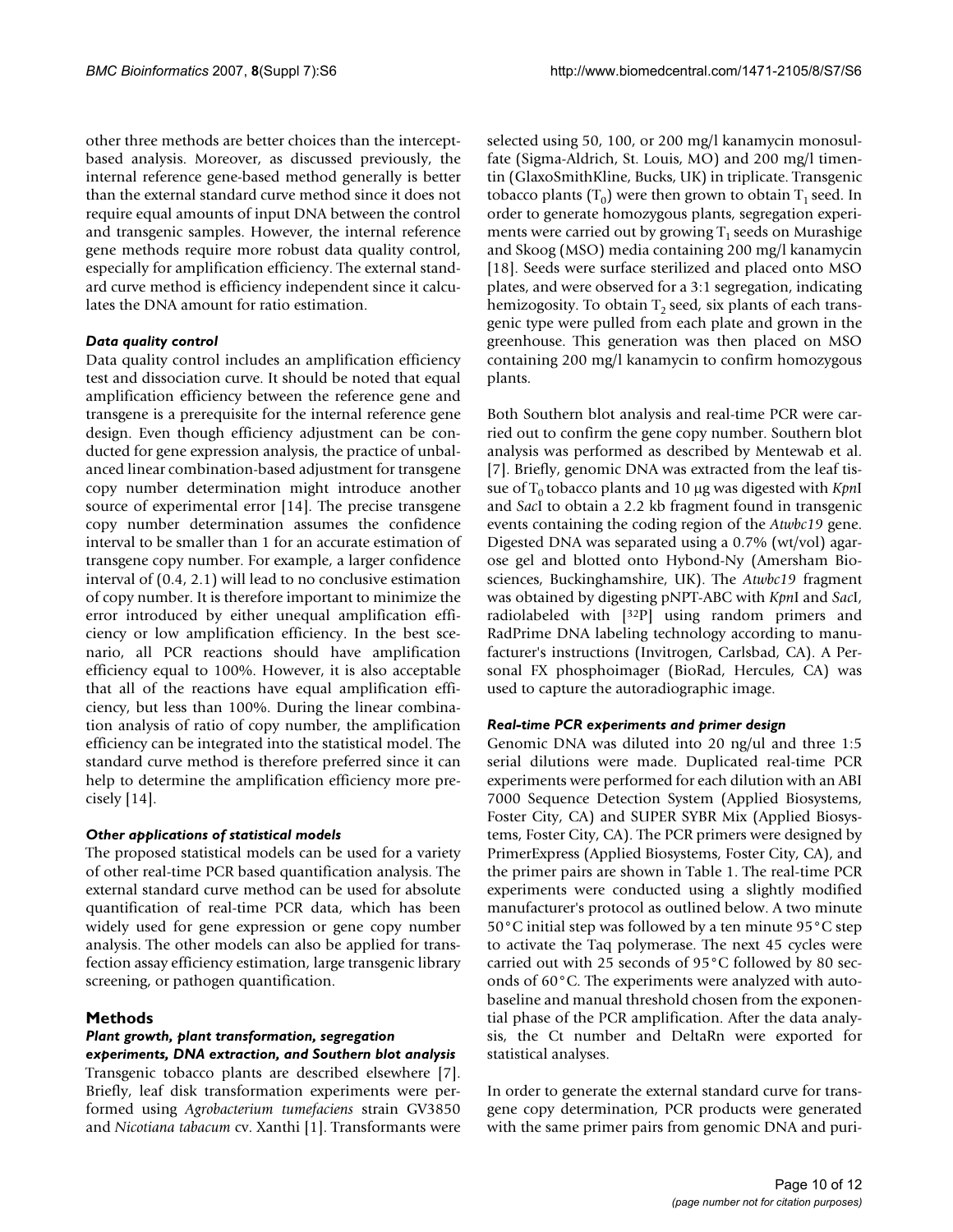fied with gel purification kit (Qiagen Inc., Valencia, CA). Standard curves were generated with 5 serial dilutions ranging from approximately 0.00002 pg to 1 pg of DNA template. For internal reference gene design, the real-time PCR reactions were carried out as described above for both transgene (*AtWBC*) and internal reference gene (*NtWBC*) with primers shown in Table 2. Two parallel pairs of primers were designed for *AtWBC*.

#### *Program development*

All programs were developed with SAS 9.1 (SAS Institute, Cary, NC).

#### **Conclusion**

Overall, we presented four statistical models for three experimental designs of real-time PCR-based transgene copy number determination. Recent progress in real-time PCR data analysis are integrated for better data quality control and confidence interval estimation. The advantages and disadvantages of each statistical model were discussed. Three out of four models render similarly good results, and the internal reference gene design is particularly recommended for its independence of external control sample and DNA quantification requirements. The SAS programs and guidelines for practical applications were included. The methods presented here provide a solution for more precise transgene copy number estimation based on real-time PCR. These methods can also be applied to broader aspects of real-time PCR based quantification.

#### **Competing interests**

The authors declare that they have no competing interests.

#### **Authors' contributions**

JSY carried out DNA extraction, real-time PCR experiments, statistical modeling, SAS programming. JSY also drafted most of the paper and produced the displays. JB contributed to plant transformation experiments and performed plant growth and segregation experiments. JB also drafted part of the method for the paper. NRS helped with multiple tasks in the UTIA Genomics Hub including this work. AM performed the Southern blot and performed supporting work with the transgenic plants. CNS Jr. proposed the work and finalized the draft.

#### **Additional material**

#### **Additional file 1**

*SAS program. SAS program to analyze data in additional file number 2* Click here for file

[\[http://www.biomedcentral.com/content/supplementary/1471-](http://www.biomedcentral.com/content/supplementary/1471-2105-8-S7-S6-S1.txt) 2105-8-S7-S6-S1.txt]

#### **Additional file 2**

*dataset. Data analyzed by SAS program in additional file number 1* Click here for file [\[http://www.biomedcentral.com/content/supplementary/1471-](http://www.biomedcentral.com/content/supplementary/1471-2105-8-S7-S6-S2.txt) 2105-8-S7-S6-S2.txt]

#### **Additional file 3**

*dataset. Data analyzed by SAS program in additional file number 4.* Click here for file [\[http://www.biomedcentral.com/content/supplementary/1471-](http://www.biomedcentral.com/content/supplementary/1471-2105-8-S7-S6-S3.txt) 2105-8-S7-S6-S3.txt]

### **Additional file 4**

*SAS program. SAS program to analyze data in additional file number 3.* Click here for file [\[http://www.biomedcentral.com/content/supplementary/1471-](http://www.biomedcentral.com/content/supplementary/1471-2105-8-S7-S6-S4.txt) 2105-8-S7-S6-S4.txt]

### **Additional file 5**

*dataset. Data analyzed by SAS program in additional file number 6.* Click here for file [\[http://www.biomedcentral.com/content/supplementary/1471-](http://www.biomedcentral.com/content/supplementary/1471-2105-8-S7-S6-S5.txt) 2105-8-S7-S6-S5.txt]

### **Additional file 6**

*SAS program. SAS program to analyze data in additional file number 5.* Click here for file [\[http://www.biomedcentral.com/content/supplementary/1471-](http://www.biomedcentral.com/content/supplementary/1471-2105-8-S7-S6-S6.txt) 2105-8-S7-S6-S6.txt]

#### **Acknowledgements**

The authors appreciate Kellie Burris for precious help with producing displays and proofread the draft, and Reggie Millwood for helpful discussion with primer design for rice mutant library screening, which is relevant to this work.

This article has been published as part of *BMC Bioinformatics* Volume 8 Supplement 7, 2007: Proceedings of the Fourth Annual MCBIOS Conference. Computational Frontiers in Biomedicine. The full contents of the supplement are available online at [http://www.biomedcentral.com/1471-2105/](http://www.biomedcentral.com/1471-2105/8?issue=S7) [8?issue=S7.](http://www.biomedcentral.com/1471-2105/8?issue=S7)

#### **References**

- 1. Horsch RBF, Hoffmann JE, Eichholtz NL, Rogers D, Fraley SG, R T: **[A](http://www.ncbi.nlm.nih.gov/entrez/query.fcgi?cmd=Retrieve&db=PubMed&dopt=Abstract&list_uids=17757866) [simple and general method for transferring genes into](http://www.ncbi.nlm.nih.gov/entrez/query.fcgi?cmd=Retrieve&db=PubMed&dopt=Abstract&list_uids=17757866) [plants.](http://www.ncbi.nlm.nih.gov/entrez/query.fcgi?cmd=Retrieve&db=PubMed&dopt=Abstract&list_uids=17757866)** *Science* 1985, **227(4691):**1229-1231.
- 2. Mitrecic D, Huzak M, Curlin M, Gajovic S: **[An improved method](http://www.ncbi.nlm.nih.gov/entrez/query.fcgi?cmd=Retrieve&db=PubMed&dopt=Abstract&list_uids=15985294) [for determination of gene copy numbers in transgenic mice](http://www.ncbi.nlm.nih.gov/entrez/query.fcgi?cmd=Retrieve&db=PubMed&dopt=Abstract&list_uids=15985294) by serial dilution curves obtained by real-time quantitative [PCR assay.](http://www.ncbi.nlm.nih.gov/entrez/query.fcgi?cmd=Retrieve&db=PubMed&dopt=Abstract&list_uids=15985294)** *J Biochem Biophys Methods* 2005, **64(2):**83-98.
- 3. McGinnis K, Chandler V, Cone K, Kaeppler H, Kaeppler S, Kerschen A, Pikaard C, Richards E, Sidorenko L, Smith T, *et al.*: **[Transgene](http://www.ncbi.nlm.nih.gov/entrez/query.fcgi?cmd=Retrieve&db=PubMed&dopt=Abstract&list_uids=15644172)[induced RNA interference as a tool for plant functional](http://www.ncbi.nlm.nih.gov/entrez/query.fcgi?cmd=Retrieve&db=PubMed&dopt=Abstract&list_uids=15644172) [genomics.](http://www.ncbi.nlm.nih.gov/entrez/query.fcgi?cmd=Retrieve&db=PubMed&dopt=Abstract&list_uids=15644172)** *Methods Enzymol* 2005, **392:**1-24.
- 4. Tang W, Newton RJ, Weidner DA: **[Genetic transformation and](http://www.ncbi.nlm.nih.gov/entrez/query.fcgi?cmd=Retrieve&db=PubMed&dopt=Abstract&list_uids=17158108) [gene silencing mediated by multiple copies of a transgene in](http://www.ncbi.nlm.nih.gov/entrez/query.fcgi?cmd=Retrieve&db=PubMed&dopt=Abstract&list_uids=17158108) [eastern white pine.](http://www.ncbi.nlm.nih.gov/entrez/query.fcgi?cmd=Retrieve&db=PubMed&dopt=Abstract&list_uids=17158108)** *J Exp Bot* 2007, **58(3):**545-554.
- 5. Bubner B, Gase K, Baldwin IT: **[Two-fold differences are the](http://www.ncbi.nlm.nih.gov/entrez/query.fcgi?cmd=Retrieve&db=PubMed&dopt=Abstract&list_uids=15251044) [detection limit for determining transgene copy numbers in](http://www.ncbi.nlm.nih.gov/entrez/query.fcgi?cmd=Retrieve&db=PubMed&dopt=Abstract&list_uids=15251044) [plants by real-time PCR.](http://www.ncbi.nlm.nih.gov/entrez/query.fcgi?cmd=Retrieve&db=PubMed&dopt=Abstract&list_uids=15251044)** *BMC Biotechnol* 2004, **4:**14.